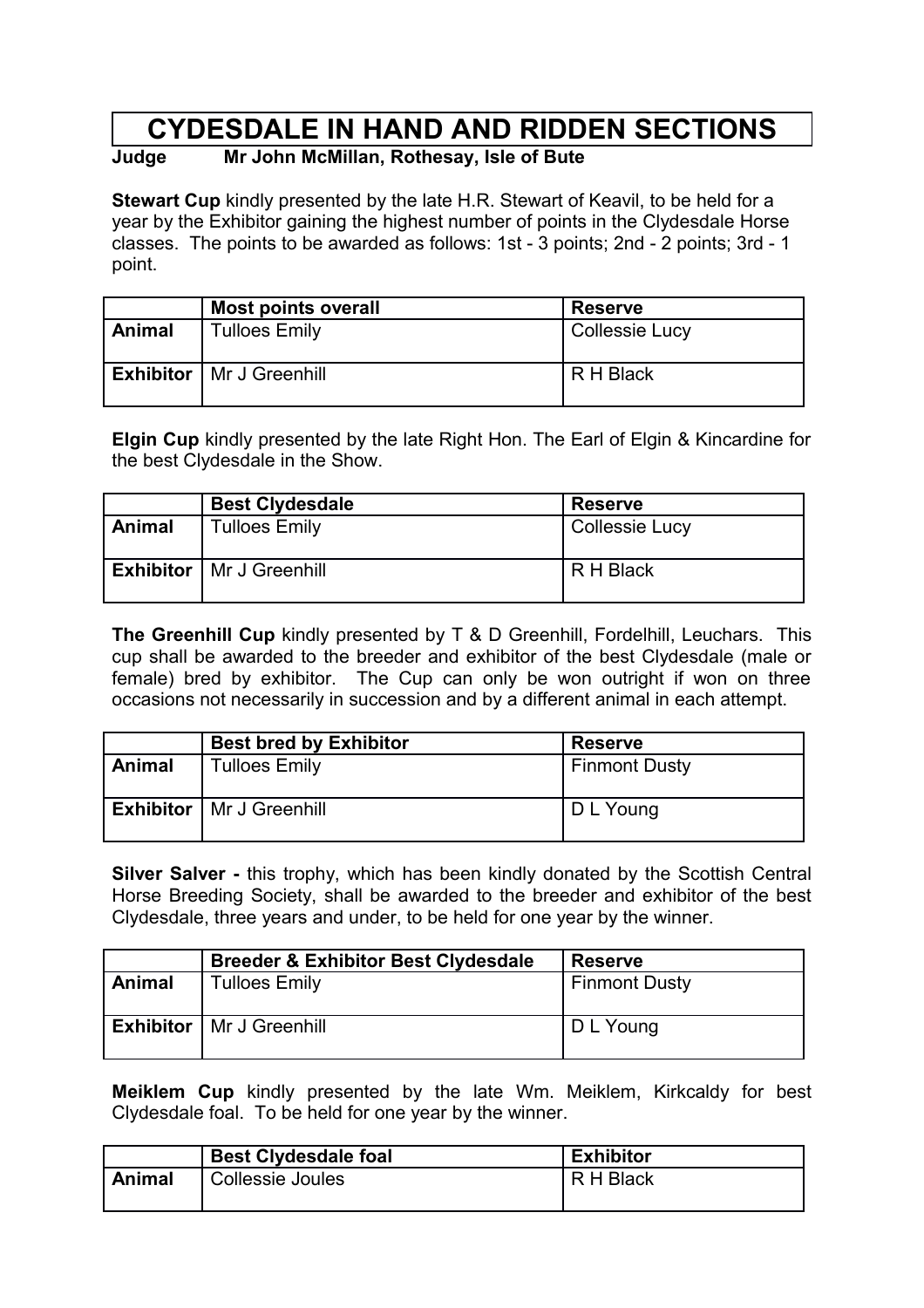**The John Reid of Dunduff Cup** kindly presented by the late John Reid of Dunduff, originally for the best animal in the Agricultural Horse classes and now to be awarded to the overall winner of classes 103 - 105

|        | <b>Overall Exhibitor classes 103 - 105</b> | <b>Reserve</b>          |
|--------|--------------------------------------------|-------------------------|
| Animal |                                            | <b>Pacemore Floar</b>   |
|        | <b>Exhibitor</b>   Ron Brewster            | <sup>1</sup> Adam Young |

**Clydesdale Horse Society Shield** - A Shield (supplied and engraved by CHS) will be awarded to the best yearling or two-year-old colt or filly, registered or eligible for registration with the Society, not having won a Shield before in its lifetime. The exhibitor must be a current member of The Society

|        | Best yearling or 2-year-old colt or filly | ∣ Reserve |
|--------|-------------------------------------------|-----------|
| Animal | Collessie Lavender                        |           |
|        | <b>Exhibitor</b> $\vert$ R H Black        |           |
|        |                                           |           |

**Ferguson Perpetual Rose Bowl** presented by Alastair B Ferguson in 1966 and to be awarded to the Exhibitor gaining most points for harness, grooming and decoration (classes 104 - 106).

|               | Most points for harness, grooming & Reserve<br>decoration |  |
|---------------|-----------------------------------------------------------|--|
| <b>Animal</b> | <b>Elvis Inspiration</b>                                  |  |
|               | <b>Exhibitor</b>   McCulloch & Crooks                     |  |

**Central & West Fife Agricultural Society** will award a rosette to the Best Animal bred by Exhibitor

|        | <b>Best bred by Exhibitor</b>     | <b>Reserve</b>       |
|--------|-----------------------------------|----------------------|
| Animal | <b>Tulloes Emily</b>              | <b>Finmont Dusty</b> |
|        | <b>Exhibitor</b>   Mr J Greenhill | D L Young            |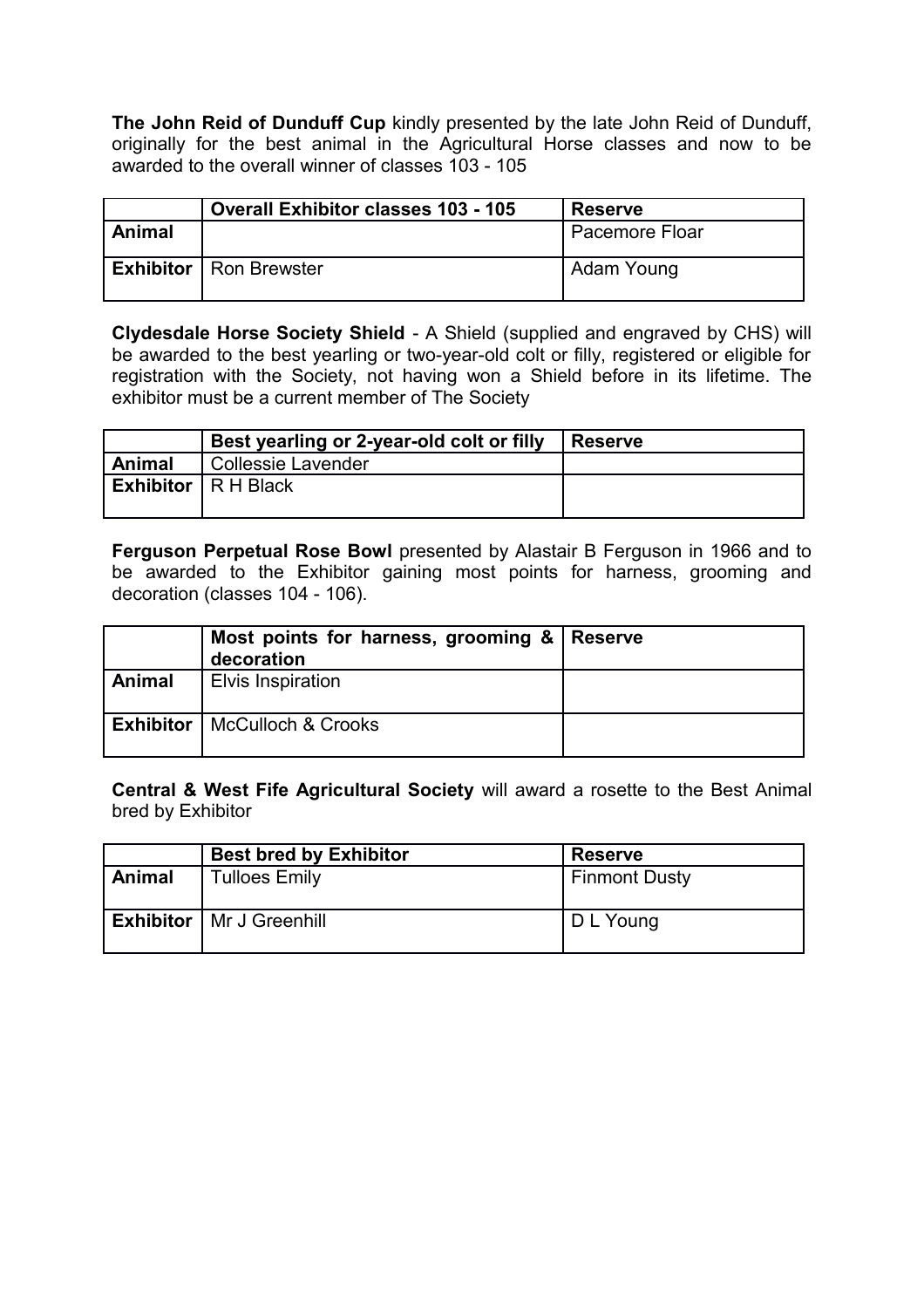### **93** Gelding 3-year-old and upwards

- 266 Edith Gunn Hawthorn Topliner
- 267 Colina McCulloch Elvis Inspiration
- 268 Laura Crooks Jedidiah
- 269 J & L Martin Collessie Consort
- 
- 

270 Ron Brewster Bandirran Hugo Lochcote Cooper

| 1 <sup>st</sup> Colina McCulloch             | ∩ת∩<br>Alastair McLean      | 2rd<br>Laura Crooks |
|----------------------------------------------|-----------------------------|---------------------|
| $\mathbf{\Lambda}^{\text{th}}$<br>Edith Gunn | <b>д</b> th<br>J & L Martin | $R^{th}$            |

## **94** Yeld mare 3 years old and upwards

- 
- 
- 
- 
- 

272 D L Young Finmont Dusty<br>273 N Leslie Collessie First ( Collessie First Choice 274 Ailsa Clark **Am Blar Mhor Diamond** 275 Jenni Diffin **Hazelwood Lady Jane** 276 Kelly Stirling Carcalfra Sweet Iona

| 1 <sup>st</sup> Garcalfra Sweet Iona   | ∟2 <sup>nd</sup> Dura Lizzy                 | 3 <sup>rd</sup><br><b>Finmont Dusty</b> |
|----------------------------------------|---------------------------------------------|-----------------------------------------|
| 4 <sup>th</sup> Collessie First Choice | $\frac{1}{2}$ 5 <sup>th</sup> Aird Georgina | <b>R<sup>th</sup></b>                   |

## **95** Brood mare, foaled or to foal this season

277 R H Black Collessie Lucy

| $\Omega$ nd | $\sim$ red |
|-------------|------------|
|             |            |

**96** Foal (name of Sire to be stated)<br>278 R H Black

Collessie Joules By Collessie Monarch

| <b>TIME</b><br>⊺ –1 st<br>R<br>$\sim$<br>-<br>- | $\Omega$ nd<br>- | ord |  |
|-------------------------------------------------|------------------|-----|--|
|                                                 |                  |     |  |

- **97** Colt or Gelding, 1 and 2-year-old
	- 279 Bruce Ferguson **Fergie's Fresh Hope**
	- 280 Blythe Duncan Benji

|  | 1 <sup>st</sup> Bruce Ferguson |  | 2 <sup>nd</sup> Blythe Duncan | ord |
|--|--------------------------------|--|-------------------------------|-----|
|--|--------------------------------|--|-------------------------------|-----|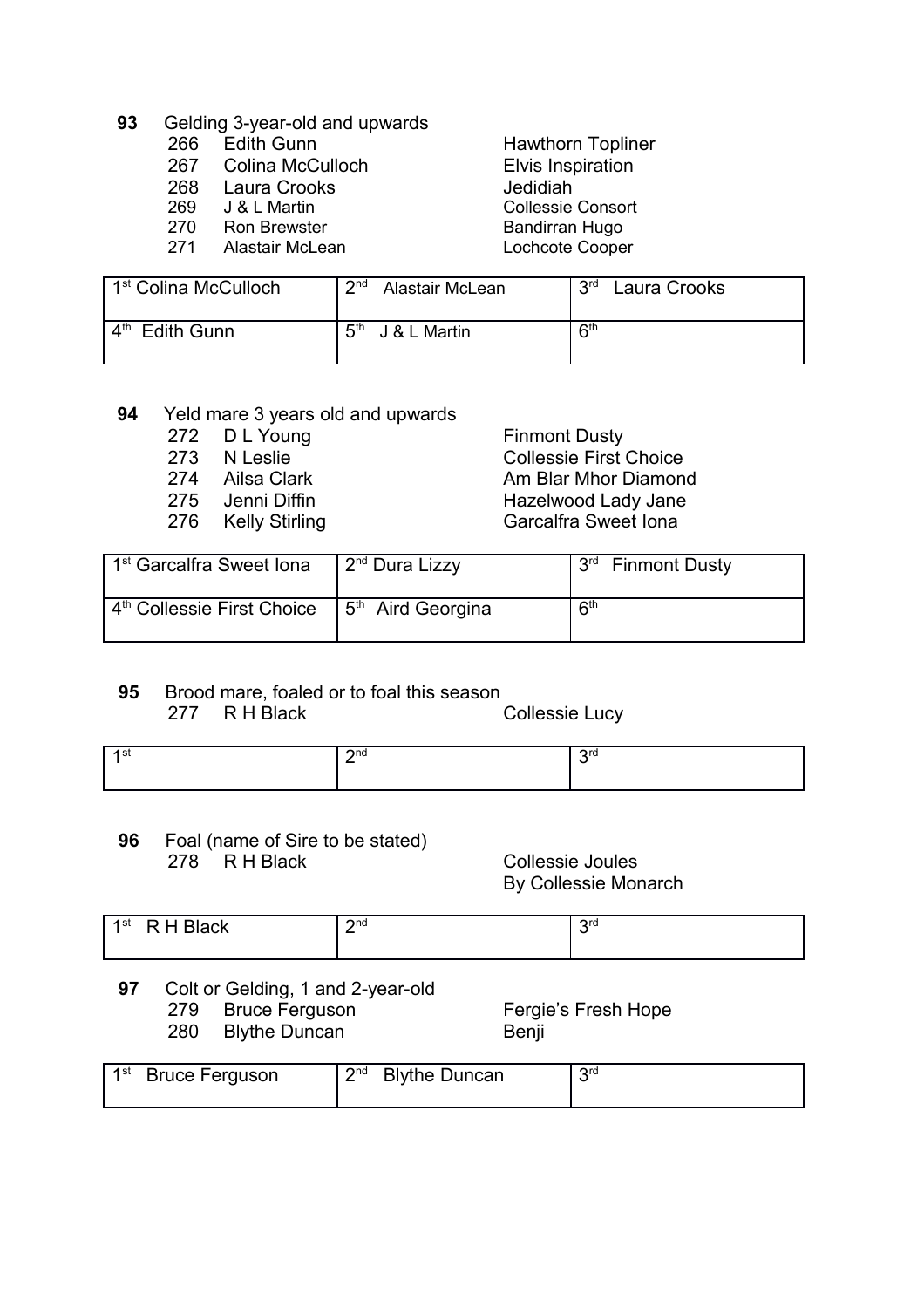- **98** Filly 1 and 2-year-old
	- 281 Mr J Greenhill **Tulloes Emily**
	- 282 Adam Young **Pacemuir Flora**
	-

283 R H Black Collessie Lavender

| 1 <sup>st</sup> Mr J Greenhill | $2^{nd}$ R H Black | ્વા <sub>α</sub><br>Adam Young |
|--------------------------------|--------------------|--------------------------------|
|                                |                    |                                |

**99** Clydesdale (male or female) bred by exhibitor – no charge 284 Bruce Ferguson Fergie's Fresh Hope 285 Mr J Greenhill **Tulloes Emily** 286 D L Young Finmont Dusty

| 1 <sup>st</sup> Mr J Greenhill | $2^{nd}$ D L Young | $3rd$ Bruce Ferguson |
|--------------------------------|--------------------|----------------------|
|--------------------------------|--------------------|----------------------|

- *100 Young Handlers. An engraved medal is presented by The Clydesdale Horse Society to the best young handler aged 12 to 16 on the day of the show who has not already qualified in 2022. The capabilities of the handler are to be assessed, not the animal being led. The qualifier will be eligible to compete in the final at The Royal Highland Show in 2023. The Young Handler Scheme and The Young Handler Final are generously sponsored by the James Bennett Fund.*
	- 287 Laura Crooks Jedidiah 288 Blythe Duncan Benji

**The Clydesdale Horse Society** awards Rosettes to all entrants in this class.

| 1 <sup>st</sup> Blythe Duncan | $\mathbf{\Omega}$ nd<br>Laura Crooks | ord |
|-------------------------------|--------------------------------------|-----|
|-------------------------------|--------------------------------------|-----|

**101** Heavy Horse Turnouts, Open Farm/Agricultural cart 289 Colina McCulloch Elvis Inspiration Adam Young

| 1 <sup>st</sup> Adam Young | $\Omega$ nd | ord |
|----------------------------|-------------|-----|
|                            |             |     |

- **102** Heavy Horse Turnouts, Stallion/Ladies cart
	- 291 Edith Gunn Hawthorn Topliner
	-
	-
	-
	- 295 Alastair McLean Lochcote Hamish
	- 296 David & Beverly Walker
	- 309 A Noble Lizzy

292 Edith Gunn **Hawthorn Dark Crusader** 293 Val Smith Bandirran Charlotte 294 Rachael Stewart **Am Blar Mhor Bombardier** 

| 1 <sup>st</sup> Edith Gunn | $2^{nd}$ $\Lambda$<br><b>Noble</b> | <b>S</b> td<br>Alastair McLean |
|----------------------------|------------------------------------|--------------------------------|
|                            |                                    |                                |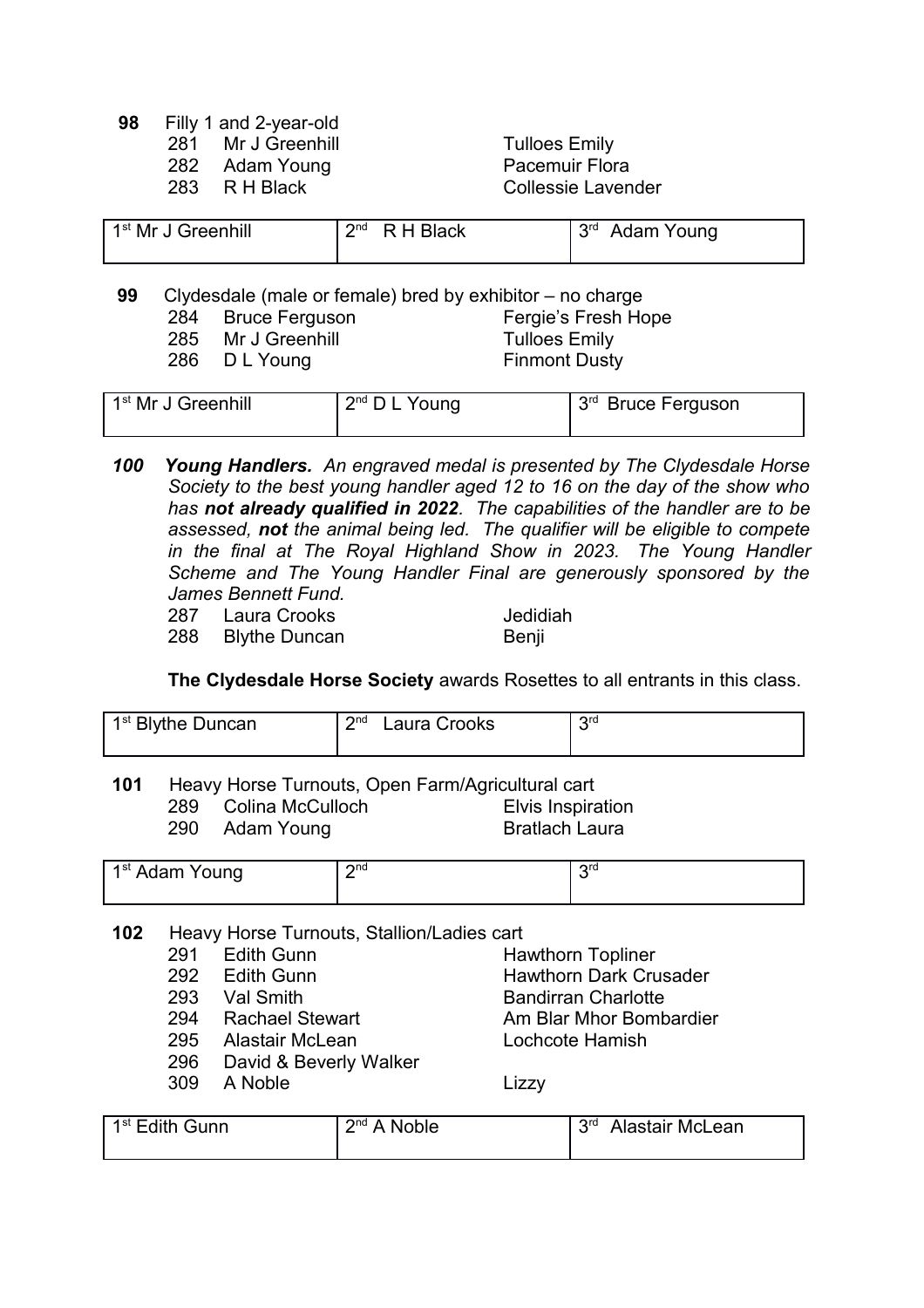## **103** Heavy Horse Turnouts, Single dray

| 1st<br>3rewster<br>Ron | $2n$ d<br>- | ora |
|------------------------|-------------|-----|
|                        |             |     |

### **RIDDEN CLYDESDALE**

### **Judge Mrs Morag Snow, Leven, Fife**

**104 CLYDESDALE ridden** Pure Bred Mare or Gelding, four years old or over. The judge will ride the horses. **Spurs are not permitted**

**The Harry K. Brown Cup** will be awarded to the Ridden Champion

|                              | <b>Ridden Champion</b>     | <b>Reserve</b>                |
|------------------------------|----------------------------|-------------------------------|
| Animal                       | <b>Bandirran Charlotte</b> | <b>Collessie First Choice</b> |
| <b>Exhibitor</b>   Val Smith |                            | N Leslie                      |

**BLAIR CASTLE RIDDEN CLYDESDALE CHAMPIONSHIPS** Class 104 is a qualifier for the Ridden Clydesdale Championship to be held at Blair Castle International Horse Trials & Country Fair on Sunday 28th August 2022. To be judged as a Ridden Hunter class. The first two in each class to qualify. Qualification may go down to fourth place, if horses placed 1st and 2nd have previously qualified. Registered Clydesdales and those eligible for registration may qualify and enter for the Championship.

|     | 297 Adam Young      | <b>Bratlach Laura</b>         |
|-----|---------------------|-------------------------------|
|     | 298 N Leslie        | <b>Collessie First Choice</b> |
|     | 299 Yvonne Pringle  | Mardouog's Highland Park      |
|     | 300 Val Smith       | <b>Bandirran Charlotte</b>    |
|     | 301 Amy Cockburn    | Lochcote Cooper               |
|     | 302 Alice Henderson | <b>Garcalfra Sweet Iona</b>   |
| 312 | Abbey Noble         | Doura Erica                   |

| 1 <sup>st</sup> Val Smith        | $2nd$ N Leslie               | 3rd Adam Young              |
|----------------------------------|------------------------------|-----------------------------|
| . 4 <sup>th</sup> Yvonne Pringle | 5 <sup>th</sup> Amy Cockburn | 6 <sup>th</sup> Abbey Noble |

.